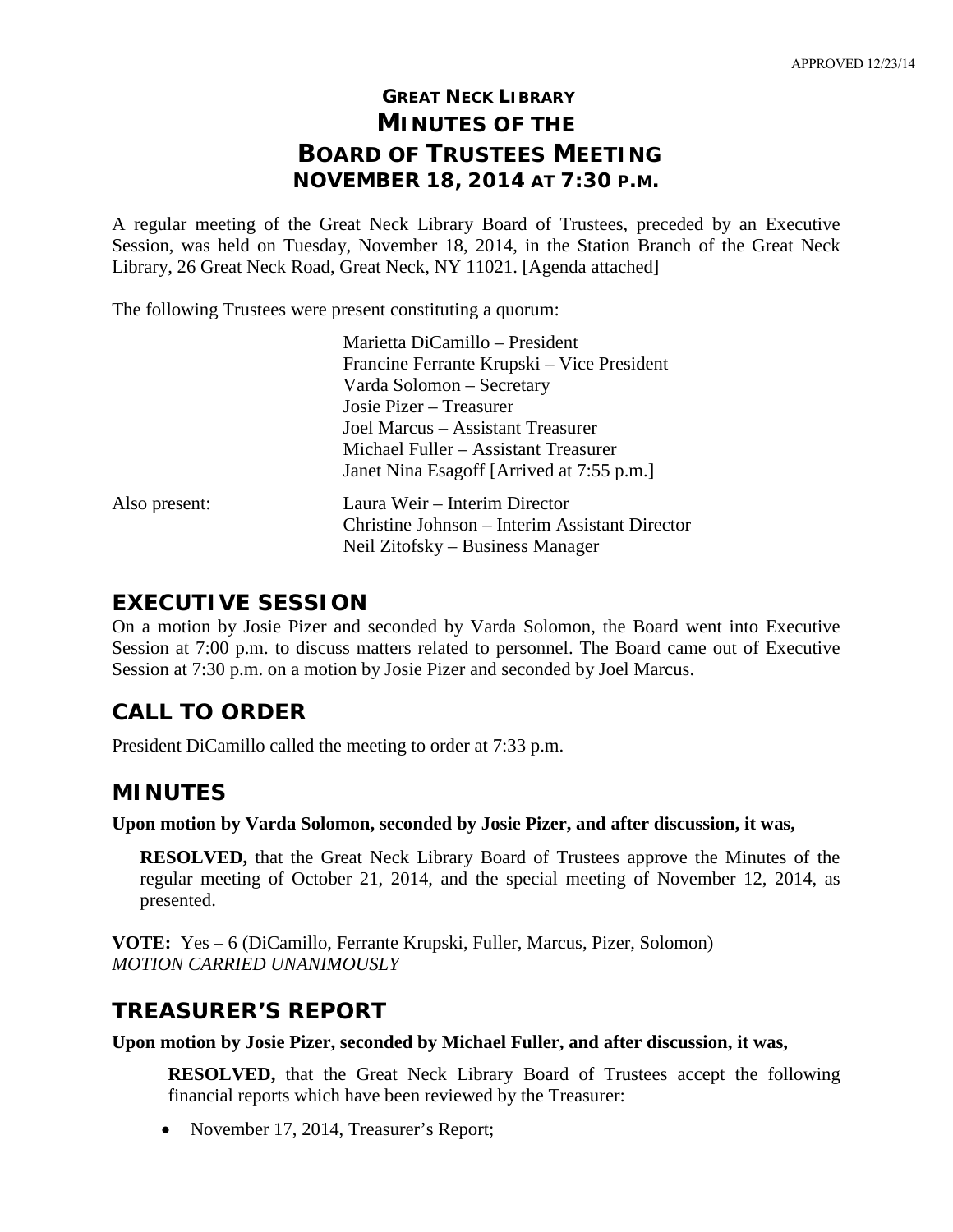• Warrant dated October 11, 2014 through November 14, 2014, Payroll Account checks numbered 0032290 through 0032292, 0032319 through 0032322, and 0032339 through 0032343, Director's Account checks numbered 1278 through 1280, Vendor Account paid checks numbered 48906 through 48931, and Vendor Account checks tobe-paid numbered 48932 through 49050, the sums set against their respective names, amounting in the aggregate to \$1,145,580.45;

\_\_\_\_\_\_\_\_\_\_\_\_\_\_\_\_\_\_\_\_\_\_\_\_\_\_\_\_\_\_\_\_\_\_\_\_\_\_\_\_\_\_\_\_\_\_\_\_\_\_\_\_\_\_\_\_\_\_\_\_\_\_\_\_\_\_\_\_\_\_

• Payroll Warrants for pay dates October 2, 2014, October 16, and October 31, 2014, which have been reviewed by the Treasurer, in the amounts of \$170,623.55, \$225,472.92 and \$146,439.30 respectively, for a total of \$542,535.77.

**VOTE:** Yes – 6 (DiCamillo, Ferrante Krupski, Fuller, Marcus, Pizer, Solomon) *MOTION CARRIED UNANIMOUSLY*

# **PAYROLL CHANGES**

#### **Upon motion by Josie Pizer, seconded by Varda Solomon, and after discussion, it was,**

**RESOLVED,** that the Great Neck Library Board of Trustees accept the Payroll Changes of October 9, 2014 through November 14, 2014, as presented, and which have been reviewed by the Finance Committee.

**VOTE:** Yes – 6 (DiCamillo, Ferrante Krupski, Fuller, Marcus, Pizer, Solomon) *MOTION CARRIED UNANIMOUSLY*

## **REPORTS**

### **Branch Committee**

Trustee Fuller reported that the move to the Branches went well and everybody seemed to be happy. The Parkville renovation, including the doors to the new area, was completed on time for the relocation. The weeding was successful. There were no new projects on the horizon.

The Interim Director added that the doors have also been installed at Parkville.

### **Building Advisory Committee (BAC)**

President DiCamillo reported that the bid documents are due back on November 20<sup>th</sup> and a meeting of the BAC will be called as soon as the bids have been received. The bonds will close on December 11. She then handed over to the Business Manager to provide an update on the prepricing teleconference held this afternoon. He stated that due to the soundness of the Great Neck Library with a "triple A" rating from Moody's, the expectation is that the bonds will sell at a higher premium than originally thought. If everything goes well tomorrow, a yield of under 3% is anticipated, which means that the annual debt service payment will be \$734,000, a savings of \$25,000 per year, or half a million dollars over the course of the years.

Trustee Solomon inquired when the CUSIP (Committee on Uniform Securities Identification Procedures) numbers will be assigned. That information is not yet available.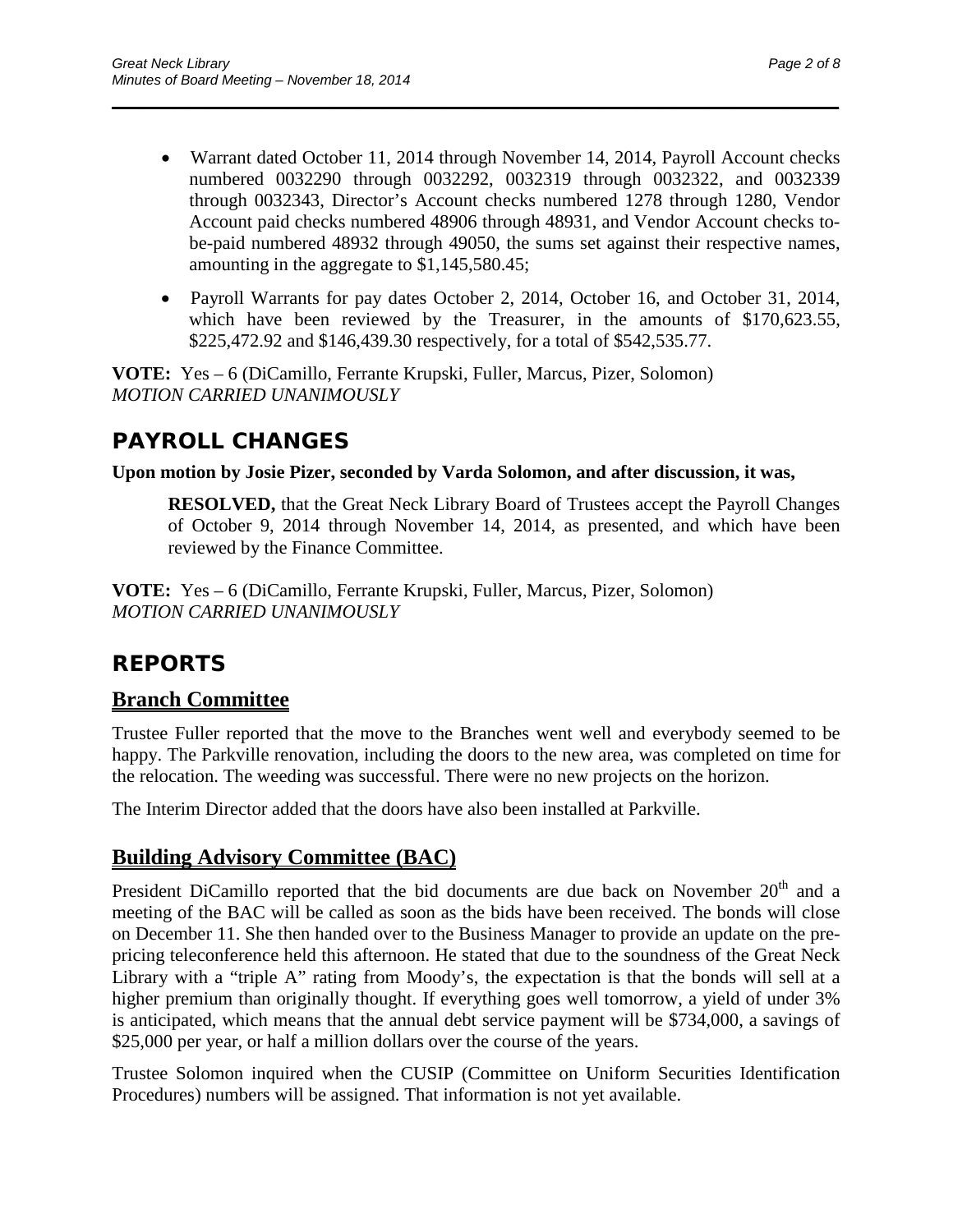#### OUTREACH COMMITTEE

The committee is not yet dissolved as was stated at the last meeting. Another meeting will be scheduled.

\_\_\_\_\_\_\_\_\_\_\_\_\_\_\_\_\_\_\_\_\_\_\_\_\_\_\_\_\_\_\_\_\_\_\_\_\_\_\_\_\_\_\_\_\_\_\_\_\_\_\_\_\_\_\_\_\_\_\_\_\_\_\_\_\_\_\_\_\_\_

#### RELOCATION COMMITTEE

Topics at the last meeting dealt with permits for a bookdrop at the Main Library to be situated on the same cement foundation where the police booth was once located, and additional opening hours for the Lakeville Branch. Trustee Ferrante Krupski felt that it was premature to have a resolution on tonight's agenda to open the Lakeville Branch on Friday evenings since it was not thoroughly discussed at committee level [see page 7 for resolution]. Trustee Solomon proposed amending the resolution to include pending recommendation from the Relocation Committee instead of removing it from the agenda. Trustee Ferrante Krupski also declared that the committee fulfilled the task it was assigned.

#### BRIT

Interim Assistant Director Johnson commended everyone for the tremendous job they did in getting the items out of the Main Building. The silent auction has been concluded but there were few items left over. Everything will be cleared out of the Building before the trailer is on site.

President DiCamillo, on behalf of the Board, thanked Ms. Johnson and her team for an incredible job in meeting all the goals and objectives of the Board.

#### FUNDRAISING

The next meeting is set for December 8.

### **Grants**

Ms. Weir informed the Board that the NYS Grant application was sent to Albany via the Nassau Library System in late September. She has also spoken to the Head of Maintenance who informed her that the LIPA grant information is in the hands of the Construction Manager Dominick Calgi. She was asked to follow up on this.

#### **Director Search Committee**

The Director Search Committee will be meeting tomorrow to finalize the questions for interviewing the three headhunter firms. Interview dates have been set for November 24 and 25.

### **Policy/Bylaws Committee**

Trustee Marcus reported that the Committee will have an agenda item to discuss at a future meeting.

### **Staff Reports**

Trustee Ferrante Krupski inquired why the attendance for many of the programs was not available. The Interim Director explained that it is the responsibility of the staff member doing the program to provide the Programming Office with the attendance numbers but because of the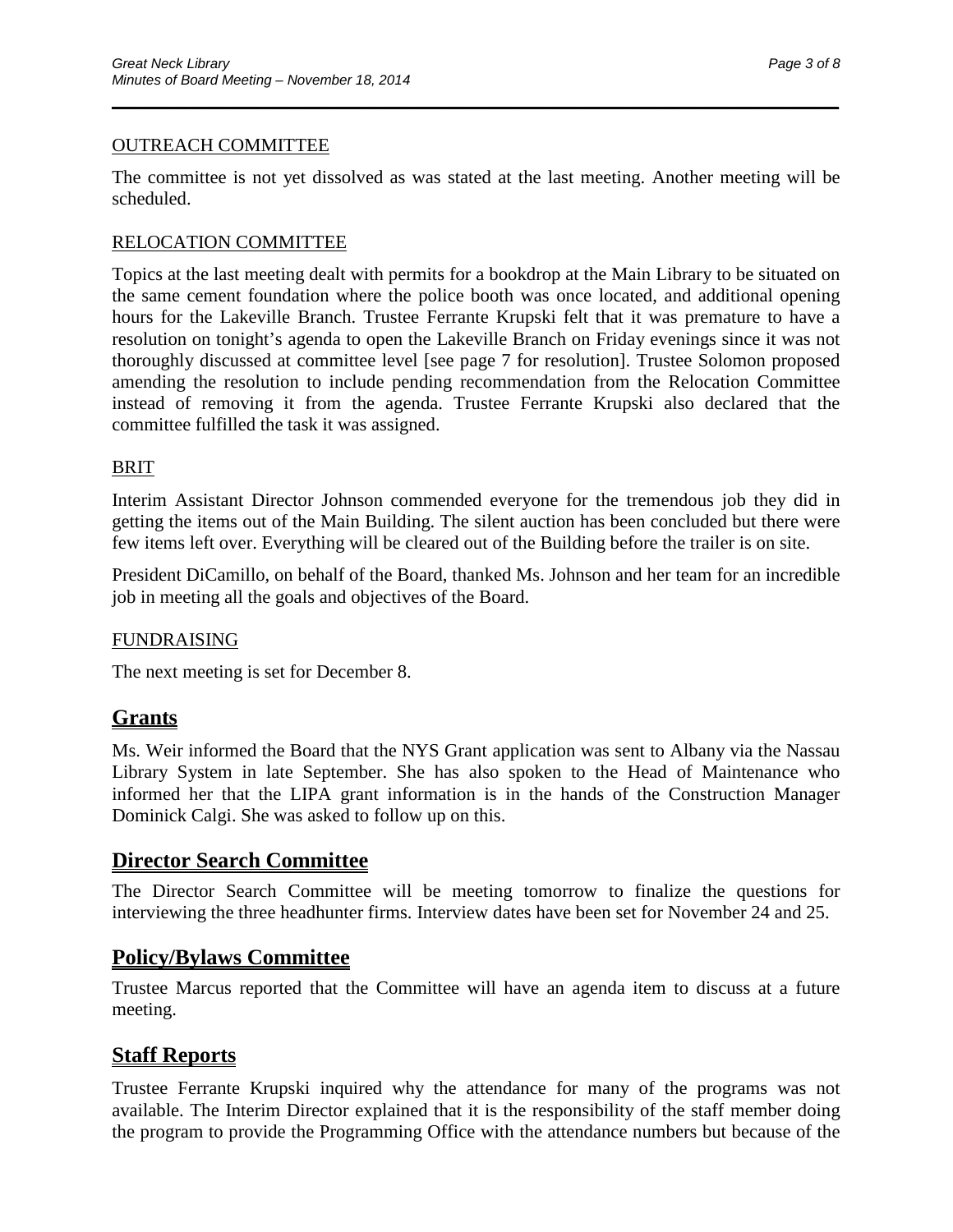moving, everyone did not get around to submitting their information. The Business Manager stated that he received fees from 29 persons for SAT classes which would suggest that 29 persons attended that program for which no attendance was available.

\_\_\_\_\_\_\_\_\_\_\_\_\_\_\_\_\_\_\_\_\_\_\_\_\_\_\_\_\_\_\_\_\_\_\_\_\_\_\_\_\_\_\_\_\_\_\_\_\_\_\_\_\_\_\_\_\_\_\_\_\_\_\_\_\_\_\_\_\_\_

### **Interim Assistant Director's Report**

Text of written report below:

*Weeding:* In October the total number of items weeded was 4,743. The year-to-date total number of items weeded is 85,776 when combined with the 2013 total of 51,306 items; the grand two-year total is 137,082. In October, the book sale receipts totaled \$1,854.75 bringing the year-to-date total to \$9,735.71. These receipts included the Silent Auction and the BOGO Sale at Main. BOGO is continuing at Parkville until the end of this month.

*Institutional Donations & Public Auction:* Many Long Island libraries are very grateful for the Microfilm, Reference Books and Shelving that we have been able to donate to their organizations.

We received 10 bids of various amounts on our Silent Auction items that were offered to the public. Buyers are still coming in to claim their items, but in total, we expect receipts of \$883.00.

We have been contacted by two non-profit organizations, *Materials for the Arts, NYC Department of Cultural Affairs* and *Build It Green! NYC* who would be interested in taking any remaining furnishings and/or shelving for re-use by non-profit organizations in New York City.

*The Move!* As you know, the Main Library was closed to the public effective Wednesday, October 29.

Overall, the movement of materials, furnishings and staff into the branches has gone smoothly. It has taken the combined, orchestrated efforts of many staff, system-wide, to provide a relatively seamless transition for our patrons. Lakeville's move was quick and easy and completed on October 22<sup>nd</sup>. Branch head, Ruth Klement, has reported that patrons are quite pleased with the new selections of materials as well as the replacement of the clover leaf tables and chairs with the worn, but more comfortable, furnishings from Main's silent study room.

Parkville's move was more complicated in that it involved two supply and technology-heavy departments – Interlibrary Loan/Reserves and Technical Services. However, since most of the work was being done in nonpublic areas, patron services continued without interruption. Staff has been settling into their new location since the initial move to Parkville began on Saturday, October 25. Nearly all of the technology has been installed at Parkville. Both Wanda Lei and I have remained at the Main Library to finish the coordination of the ongoing packing of materials for storage by our movers, as well as the auction and pick-up. Jill Balk also stayed at Main up through November 10 to complete the remainder of the discarding that needed to occur. I am remaining at Main until the Construction Bids are delivered and opened on Thursday, November 20 and coordinating the final movement of a few remaining items from Main to the Branches on Saturday, November 22.

Without question, the Station move had the most impact on the public. As many materials needed to be moved both out of and into the Branch, we were forced to keep the branch closed for three service days, October 30, 31 and November 1. We opened a very busy, and not fully unpacked Station Branch, on Sunday, November 2. As I write this report on November 17, I am pleased to report that the back offices, are nearly fully functional and the public spaces are meeting the anticipated needs of our patrons by offering a wide selection of Audiovisual, Children's, Young Adult and popular Adult materials. Patrons are pleased with the additional public computers as well as the group study room that was created in the Literature room. We are still tweaking some of the spaces and processes as we see changes that are needed.

At each branch, public has reported that they are very happy to see familiar staff faces assisting them in new locations.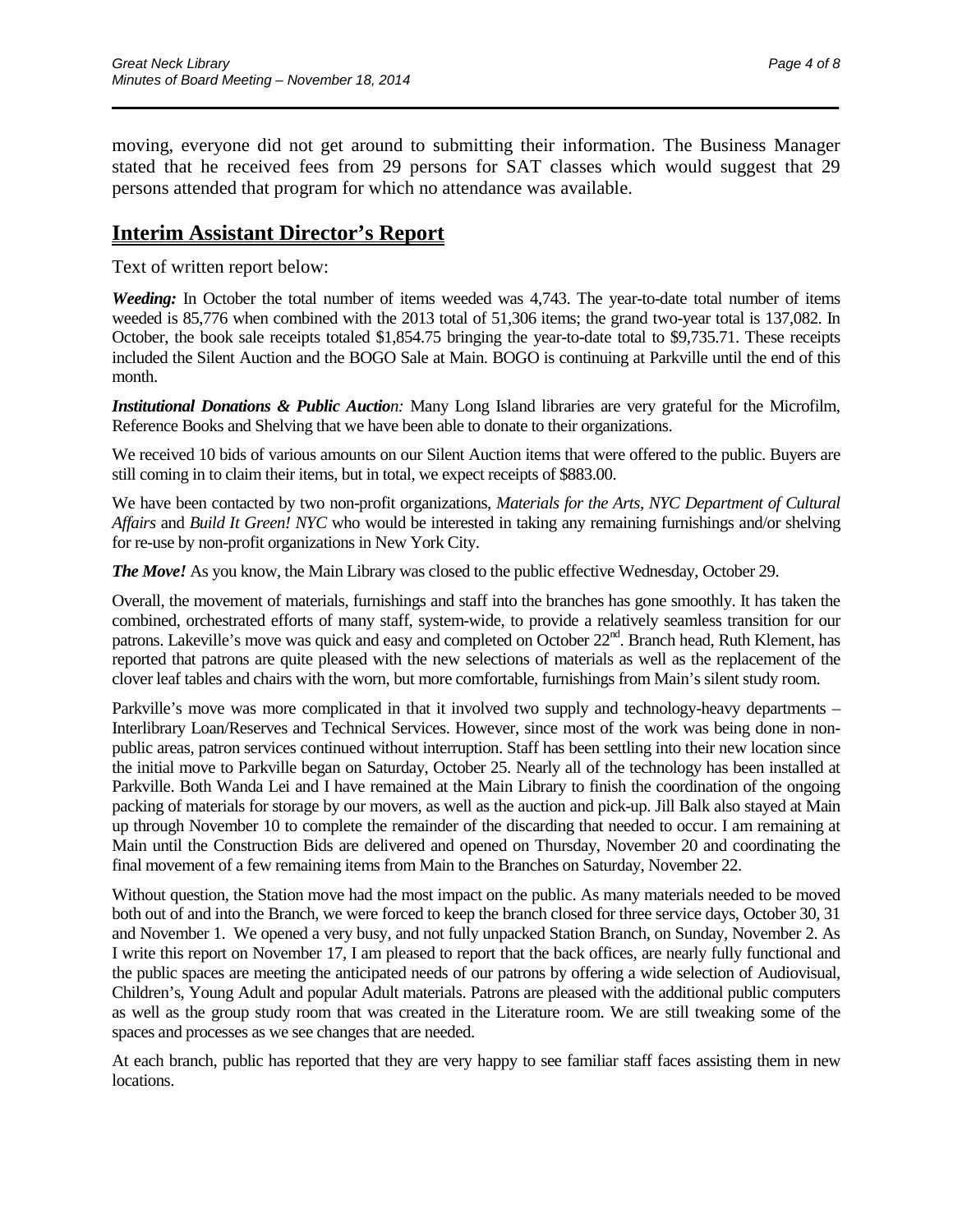*Permits*: The largest remaining issue for the completion of the move out of Main continues to be the permits needed to order delivery of the trailers. I visited the Town of North Hempstead on the morning of November 10 with the completed construction permit application and the check and was promptly advised that additional permit applications for the various heating and plumbing components are needed. KGD is working on completing the additional paperwork and gathering the information that is needed from our previous surveys. I am hopeful that this issue will be resolved before Thanksgiving. [End of written report]

\_\_\_\_\_\_\_\_\_\_\_\_\_\_\_\_\_\_\_\_\_\_\_\_\_\_\_\_\_\_\_\_\_\_\_\_\_\_\_\_\_\_\_\_\_\_\_\_\_\_\_\_\_\_\_\_\_\_\_\_\_\_\_\_\_\_\_\_\_\_

Ms. Johnson also added that the computer staff is still working out of the Main Building, and the telephones at main, except for the ones in the computer and maintenance departments and at the switchboard, have been switched over. Verizon has begun their work at the Main Building.

*Public Comment: Norman Rutta*

### **Interim Director's Report**

Text of written report below:

*Moving Out of the Main Building***:** Preparations for the move out of the Main Library Building have been going on for two year, beginning with the massive Weeding Project which identified what books and AV materials to keep, what to store and what to discard. Staff had been packing up offices and applying the same selection, storing and discarding process with regards to furniture, files and supplies. When the Main Library Building closed to the public on Wednesday, October 29 the removal of active books, materials, furniture and staff to the Station, Lakeville and Parkville began. At the destination's end the staff began the process of unpacking and setting up desks and departmental materials. Each day sees a closer return to order and a new normalcy. One Branch Head called the move in process "wonderful chaos," as she meets and works with new people, sees different ways of doing things and confronts change. Another Branch Head noted that the staff coming over from the Main possess a greater range of abilities and a depth of knowledge than staff whose experience is limited to branch operations.

*Staff Development Day*: Staff Development day provides an opportunity for staff to come together on a collegial manner to exchange ideas and learn new procedures. This year, in preparation for a yearlong mixing up of staff working in different locations, I decided that staff would tour each branch location, and learn the skills necessary to function in the different situations. We met at the Parkville Branch where staff was broken up into two groups. Led by Senior Clerk Nick Camastro, staff unfamiliar with circulation procedures spent 45 minutes in training using multiple computers set up in the Reserve and Interloan area at that back of the Library. Nick asked the group what specific tasks they felt unsure of and walked them through the process. The other half of the group toured the library with Branch Head Jayne Alexander, who, among many other things, discussed the alarm system, the location of the AED device, the location of various collections and the arrangement at the Circulation, Reference and Children's Department desks. Then the groups switched places. At the Lakeville Branch we had a lengthy question and answer period wherein Neil, Christine and I answered questions about the Main Library Renovation Project including the bonding process, the issuance of permits, the furniture auction, and more. The Station branch tour included talk about the new AV Department by Pam Levin. Kathleen Cotter discussed the Circulation Desk operations, including a discussion of newspaper etiquette and placement within the branch, e.g., where the Sunday sections of the NYT are housed, etc. Irina Zaionts discussed how she selected the assortment of magazine titles to keep and the branch location to which each title would go. At the end of the day, Staff expressed the general opinion that everyone had learned a great deal about branch operations and how their work will be impacted by the branch experience.

*Music Advisory Committee Concert at Temple Emanuel (Sunday, November 9):* Rabbi Widom was very gracious to host this concert at Temple Emanuel of Great Neck. One hundred eight-five people attended the recital to hear the music of Great Neck natives Bart Feller, flutist, Rena Feller, clarinetist,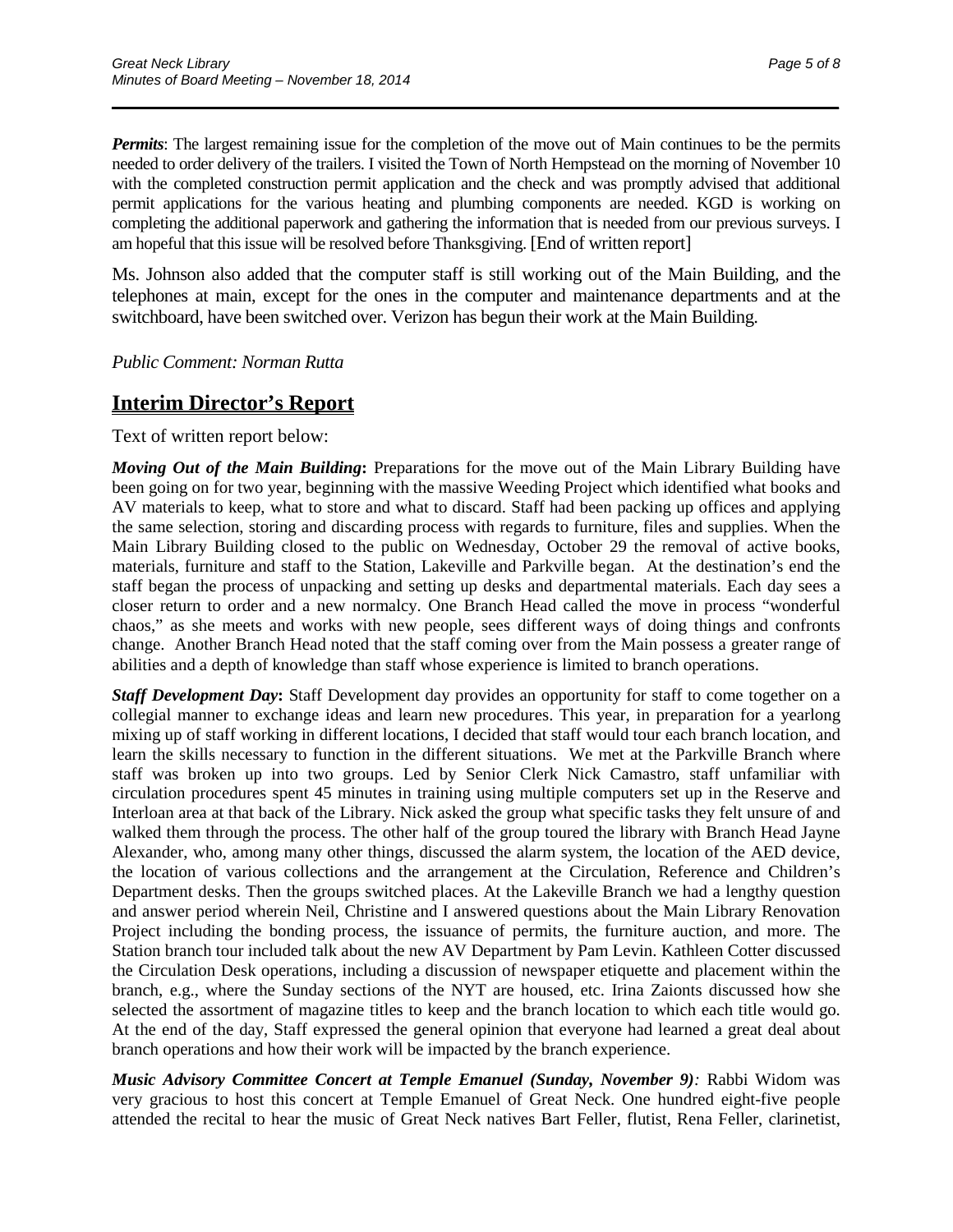and Linda Mark, pianist. They performed a program that included solos with piano, chamber music and works by composers: Brahms, Saint-Saens, Quantz, Poulenc, and a new work by noted composer (and Rena's husband) Stanley Friedman. The setting was beautiful, and many of our regular patrons as well as new attendees enjoyed the afternoon. The Temple served refreshments after the concert. [End of written report]

\_\_\_\_\_\_\_\_\_\_\_\_\_\_\_\_\_\_\_\_\_\_\_\_\_\_\_\_\_\_\_\_\_\_\_\_\_\_\_\_\_\_\_\_\_\_\_\_\_\_\_\_\_\_\_\_\_\_\_\_\_\_\_\_\_\_\_\_\_\_

#### *[Trustee Nina Esagoff enetered at this point at 7:55 p.m.]*

With respects to security at the branches, President DiCamillo asked that an inventory be kept of all staff members who received keys and they should sign for them upon receipt.

## **OLD BUSINESS**

### **Policy Manual Changes**

#### NON-RESIDENT USE OF COMPUTERS (600-10[g])

**Upon motion by Joel Marcus, seconded by Francine Ferrante Krupski, and after discussion, it was,**

**RESOLVED,** that the Great Neck Library Board of Trustees amend its Policy 600-10 (g) by changing the time limit for non-residents to use the Library's public computers from 30 to 60 minutes to bring this into conformity with the Nassau Library System Resource Sharing Code and Procedures.

*Public Comment: Naomi Penner*

**VOTE:** Yes – 7 (DiCamillo, Ferrante Krupski, Fuller, Marcus, Nina Esagoff, Pizer, Solomon) *MOTION CARRIED UNANIMOUSLY*

### **NEW BUSINESS**

### **Excess Library Equipment & Furniture**

**Upon motion by Janet Nina Esagoff and seconded by Varda Solomon, and after discussion, it was,**

**RESOLVED,** that the Great Neck Library Board of Trustees declare the HP Laser Jet 8000 N printer, Model # C4086A, Serial # USGH019199 from the Programming Office excessed and authorize the Interim Director to dispose of same in an appropriate manner.

**VOTE:** Yes – 7 (DiCamillo, Ferrante Krupski, Fuller, Marcus, Nina Esagoff, Pizer, Solomon) *MOTION CARRIED UNANIMOUSLY*

### **Additional Moving Expenses**

**Upon motion by Francine Ferrante Krupski and seconded by Varda Solomon, and after discussion, it was,**

**RESOLVED,** that the Great Neck Library Board of Trustees approve the additional moving expenses for the disassembly and on-site storage of the library's under-mezzanine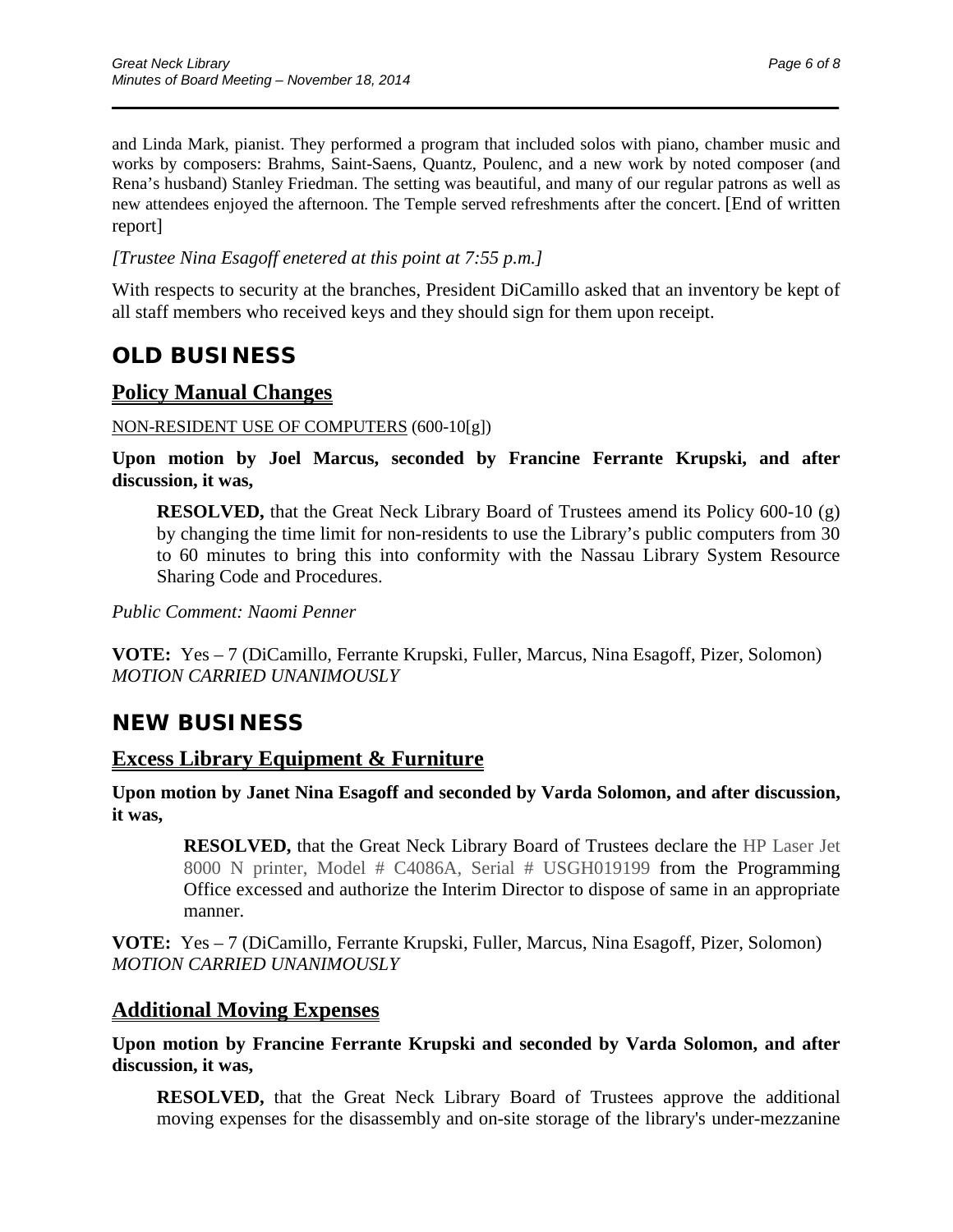and oversized art book size shelving. Upon completion of the Main Building renovations, this shelving will be cleaned and re-installed. The additional fees to be paid to American Library and School Services are \$13,180. The fees for the installation of two 40' x 8' storage trailers from Cassone Leasing for a period of 12 months is \$3,800 plus \$300 in permit fees to the Town of North Hempstead. The total of these additional moving expenses is \$17,280 to be charged to the Main Building and Special Services fund.

Additional Information: After the architects informed us that they plan to reuse the undermezzanine shelving, the movers were asked to give a quote for these additional services.

\_\_\_\_\_\_\_\_\_\_\_\_\_\_\_\_\_\_\_\_\_\_\_\_\_\_\_\_\_\_\_\_\_\_\_\_\_\_\_\_\_\_\_\_\_\_\_\_\_\_\_\_\_\_\_\_\_\_\_\_\_\_\_\_\_\_\_\_\_\_

**VOTE:** Yes – 7 (DiCamillo, Ferrante Krupski, Fuller, Marcus, Nina Esagoff, Pizer, Solomon) *MOTION CARRIED UNANIMOUSLY*

### **Lakeville Branch Library Friday Evening Hours**

**Upon motion by Michael Fuller and seconded by Varda Solomon, and after discussion, it was,**

**RESOLVED,** that the Great Neck Library Board of Trustees approve the Opening of the Lakeville Branch on Friday nights from 6-9 p.m. beginning Friday, November 28, 2014 [to June 30, 2015] at an additional cost not to exceed \$9,500 from the appropriate salary lines.

### *Public Comment: Norman Rutta, Naomi Penner*

**After discussion, the resolution was then amended since all the pieces – telephone access, appropriate selection of staff and a plan of service – are not yet in place.**

**Upon motion by Michael Fuller and seconded by Francine Ferrante Krupski, and after discussion, it was,**

**RESOLVED,** that the Great Neck Library Board of Trustees approve the Opening of the Lakeville Branch on Friday nights from 6-9 p.m. beginning Friday, November 28, 2014 [to June 30, 2015] at an additional cost not to exceed \$9,500 from the appropriate salary lines **based upon the findings and recommendations of the Relocation Committee.**

**VOTE:** Yes – 7 (DiCamillo, Ferrante Krupski, Fuller, Marcus, Nina Esagoff, Pizer, Solomon) *MOTION CARRIED UNANIMOUSLY*

## **CORRESPONDENCE** (Attached)

Joan Wheeler was not present to speak to her letter of October 19, 2014. Norman Rutta read and spoke to his letter of November 4, 2014. Zach Dicker was not present to speak to his letter of November 7, 2014.

# **OPEN TIME**

Speaking: Naomi Penner and Naomi Reese